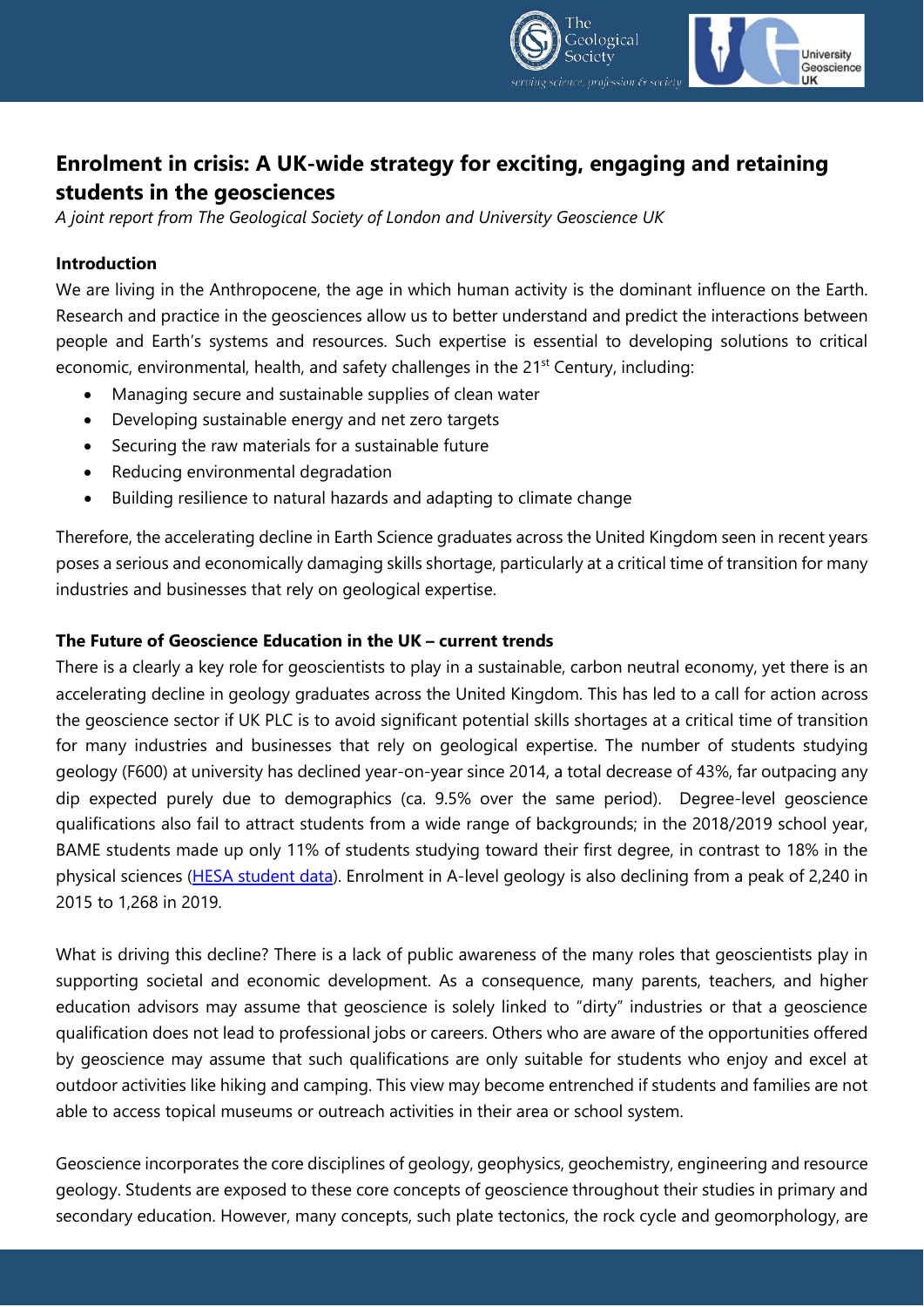



within the curriculum of other subjects such as geography and chemistry. Whilst this highlights the broader importance and applied nature of the geoscience, it does lead to confusion over whether the core disciplines of geoscience constitute useful qualifications in their own right. The dispersal of topics can also pose challenges to teachers who don't have extensive experience in teaching complex three and four-dimensional concepts. It doesn't help that geology, geoscience, and Earth sciences are used broadly interchangeably as a subject descriptor, and that it can be difficult to distinguish between geology and physical geography at a student level. These factors result in the lack of a clear subject identity to attract prospective students.

On 24 June 2020, the Geological Society of London convened a summit of 50 representatives from academia, education, informal education and industry to examine the many factors leading to the decline in enrolment to geoscience education. The workshop explored the challenges faced at the primary and secondary school level, as well as social and cultural barriers to entry to the geosciences.

As a result of the summit, five strategic aims have been developed to increase the visibility and uptake of geoscience education in the UK, to restore brand identity and to confirm UK geoscience as world-leading.

# **Draft Strategic Aims for UK Geoscience Education 2020-2025**

- S1. Create an effective forum for collaboration between the diverse range of geoscience bodies in the UK, facilitated by the Geological Society, to develop a unified voice for the geosciences and to promote a coherent narrative of geoscience as a STEM subject of vital importance to addressing societal challenges.
- S2. Engage with various government departments and agencies, to ensure that the importance of the geosciences to meeting net zero targets, addressing the UN SDGs and leading the UK through the energy transition and underpinning "clean and green growth" is recognised and to ensure geosciences are accurately reflected in research and industrial strategies.
- S3. Develop a unified voice and view of what geoscience encompasses, its place among the STEM subjects, and its importance to society that can been communicated through education and outreach programming.
- S4. Attract and support people from a diverse range of background, culture and gender to become geoscientists, creating a vibrant community fit for the grand challenges facing industry and academia in the UK.
- S5. Support teachers of STEM subjects, higher education advisors, career counsellors and parents in confidently teaching geoscience concepts and their relevance to society in a way that emphasizes geoscience careers as essential to providing solutions for grand challenges and for community development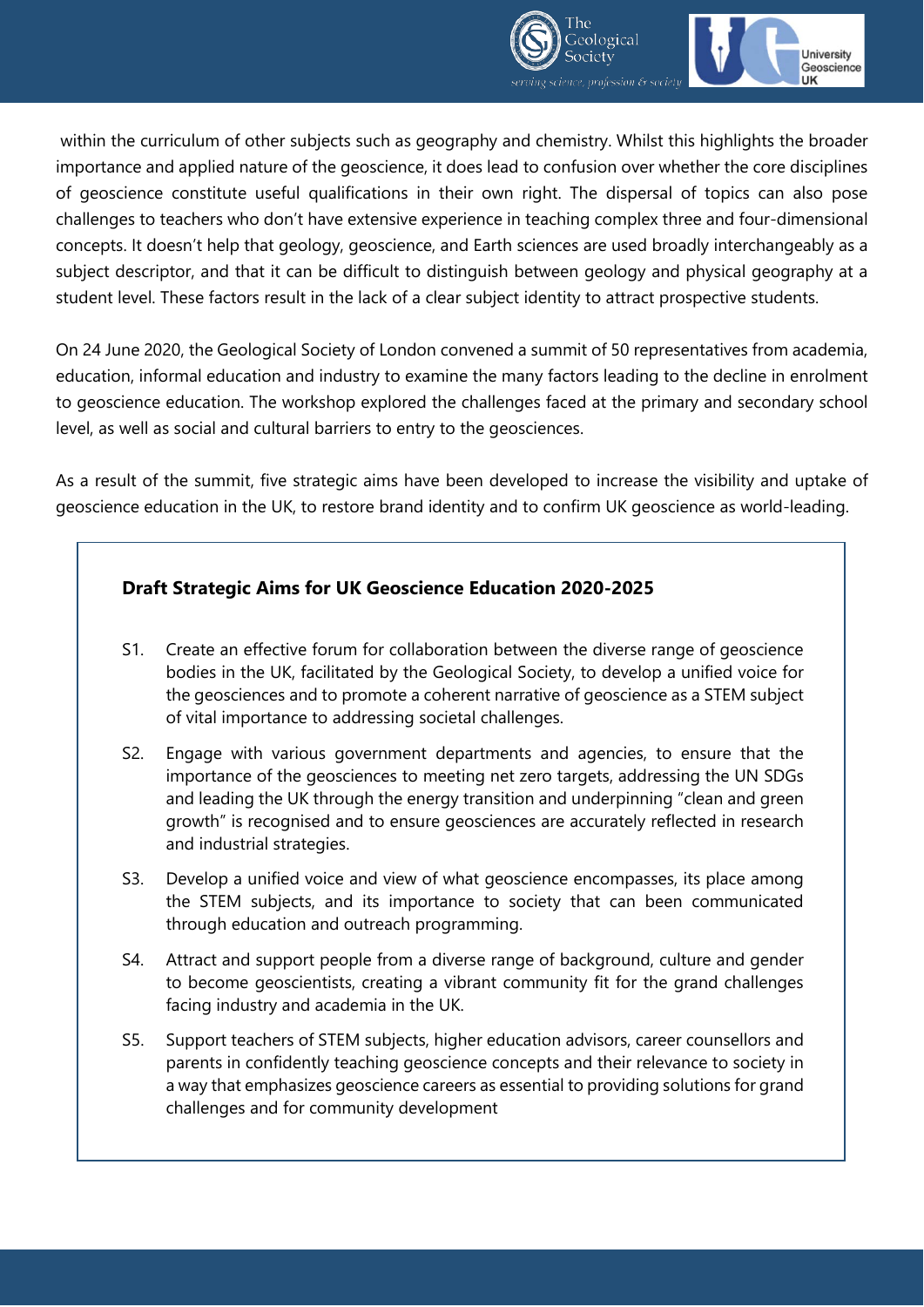



## **Defining an action plan**

Reversing the student decline and building community interest in geology will require action and commitments from a diverse range of stakeholders. The Summit on 24 June 2020 identified a number of actions, as well as the categories of stakeholders to be brought together in the collective forum, with The Geological Society serving to facilitate these actions and deliverables:

*Geoscience education policy*: This group includes organisations such GSL, UGUK, ESTA, BGS, and NERC. The actions identified under this remit are:

- Universities to include outreach activities in workload models, and recognise outreach as an important faculty and student output.
- University departments to develop sustainable engagement models in regional clusters to ensure widespread student engagement, potentially through the use of a Geobus-type model, and/or through engaging with local groups or organisations focusing on student outreach (**S4, S5)**.
- Obtain HESA data on the characteristics of students choosing to study geology and related disciplines, and fund an RA to carry out analyses (**S4**)
- Share best practice and materials to support Virtual Open Days that allow departments to remove physical and financial barriers to attendance (**S4, S5**)

*University – school links*: This group to include organisations such as UGUK, GSL, ESTA, and BGS. This cohort will focus on:

- Better engage with HE advisors, including the creation of a database of HE advisors by region, the development and sharing of best practice on how to effectively engage HE advisors, and the development of materials to share with HE and career guidance advisors (**S3, S4, S5**).
- Develop materials to help parents understand the career potential offered by a degree in the geosciences (**S4, S5**).
- Work to embed geological concepts in Geography and other STEM subjects through engagement with exam boards and the development of teacher plans for existing specifications, while clearly defining geology as a subject in its own right. Teacher training and CPD programmes will need to be supported and expanded to enable effective teaching of these concepts (**S3, S4, S5)**.
- Ensure that the review of the Geological Society's degree accreditation scheme proceeds at pace, to better enable departments the flexibility to attract students and prepare them for a changing employment market (**S3, S4, S5**).

*Education – Industry links (including professional accreditation)*: This group to include GSL, UGUK, BGS and representative industry groups, and deliver:

- Engage with the apprenticeship programme to increase the number of apprenticeships in the geosciences, in order to create alternative pathways into careers in geology (**S3, S4**)
- Commission of a report assessing the value of geoscience to the UK PLC (**S2, S3, S5**)
- Build links with potential corporate sponsors to fund the work plans (**ALL**)